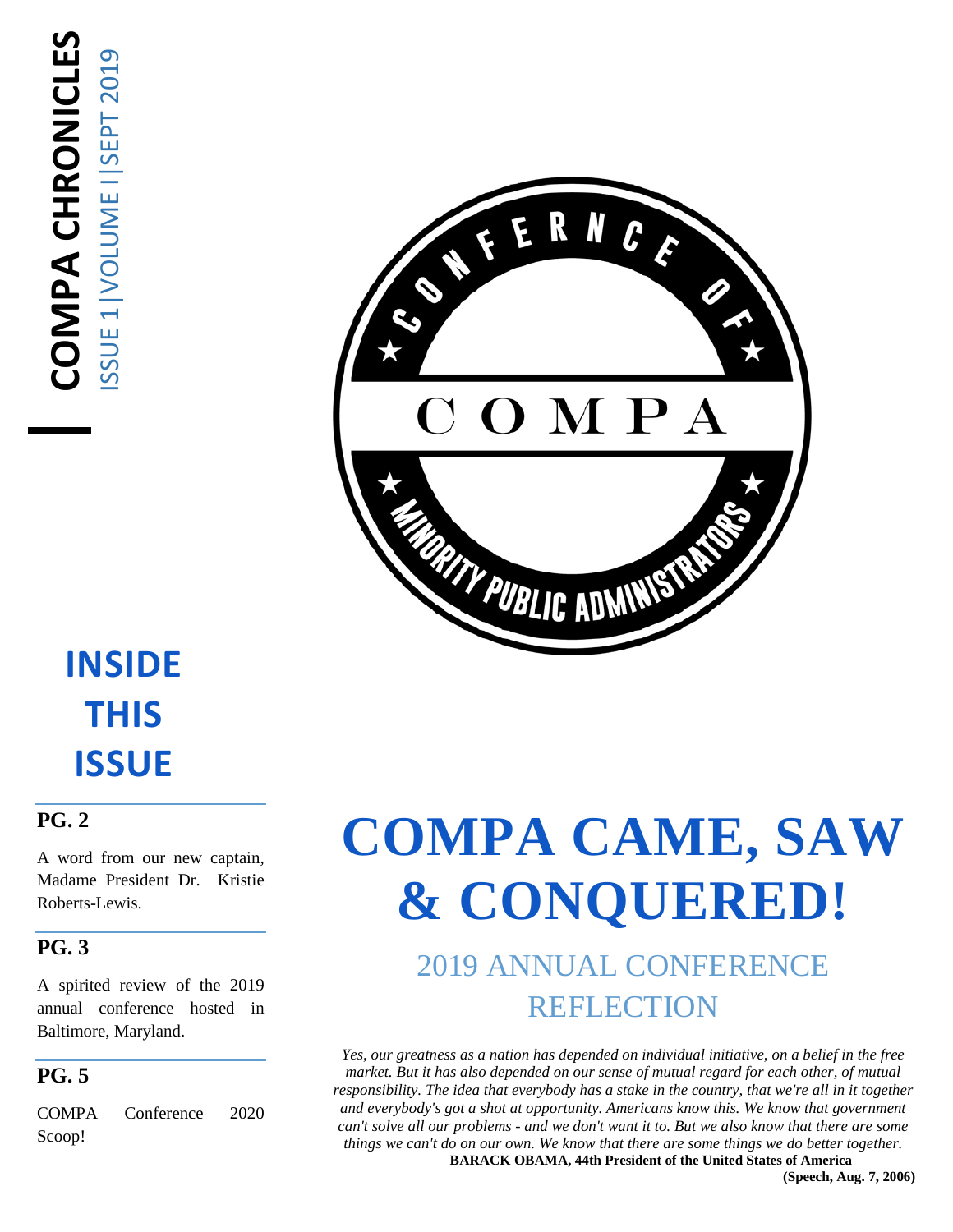

## **PRESIDENT'S CORNER**

#### DR. KRISTIE ROBERTS - LEWIS

Welcome to the inaugural edition of COMPA's newsletter! The newsletter is designed to highlight COMPA activities and spotlight the work of COMPA's members. COMPA is committed to "serving and assisting public administrators, students and other professionals involved in public service, while promoting excellence in the field of public administration." We are actively engaged in conference planning and invite you to join us for the 49th Annual COMPA Conference, February 26-29, 2020 in Peachtree City, GA. This year's conference theme is "2020 Vision: Refocusing, Reforming & Restoring Public Service Values and Governance." This year's theme is timely and a call to action for public service leaders to embody and exemplify the four core values espoused by ASPA; accountability and performance, professionalism, ethics and social equity in our service to the profession and to the citizenry. The 2020 conference theme highlights the courageous work of those who despite the political, social and economic climax are using their voice, their research and their efforts to positively affect and make a significant difference in their respective spheres of influence, their communities and the nation. For more information about the conference and to register, please visit our website at [www.compaspanet.org](http://www.compaspanet.org/) or contact the 2020 COMPA Host Committee at [compa2020host@gmail.com.](mailto:compa2020host@gmail.com)

Finally, I want to acknowledge and congratulate former COMPA President and distinguished COMPA member, Dr. Blue Wooldridge on his retirement from Virginia Commonwealth University. We echo the sentiments of VCU who noted that, "Wooldridge has been a stalwart force for equity and inclusion in every realm of his academic life — whether in the Wilder School, the university or the community as a whole." Blue has been a trailblazer in the field of equity and is a nationally recognized scholar on social equity and financial management in the field of public administration. Concomitantly, Blue has extensive service to the field of public administration, is a NAPA fellow, is the recipient of numerous awards and served on various committees to promote diversity and inclusion. Congratulations Blue on all your accomplishments and for all you have done for COMPA and to advance the field of public administration; we salute you and wish you well in your future endeavors!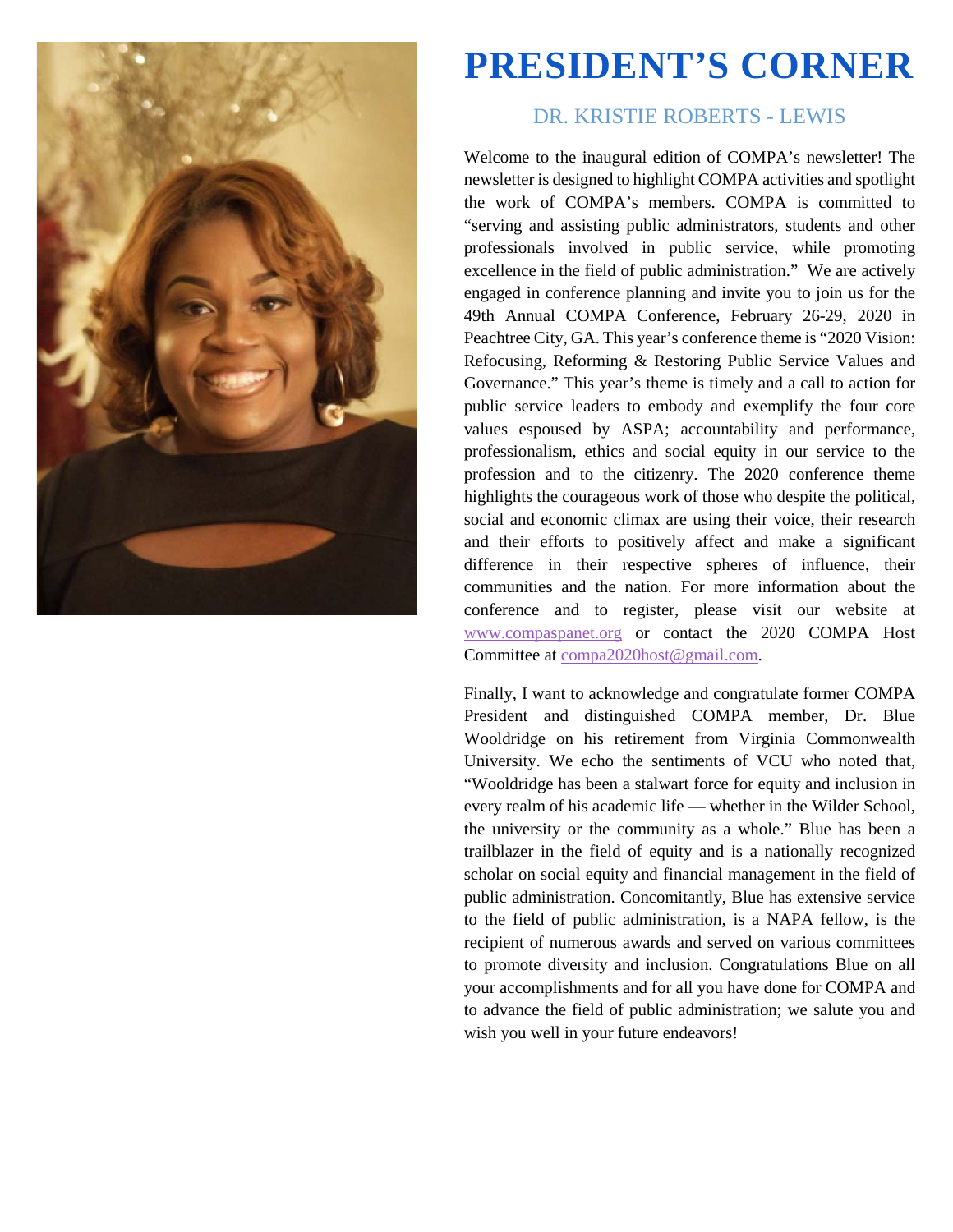# Baltimore



## **CONFERENCE REFLECTION 2019**

On May 5, 2019, scholars, pracademics, and practitioners from across the nation convened for an invigorating three days to advance the science and art of Public Administration. The theme that guided the presentations and discussions for this year's conference was, "A Call to Action: The Public Administration Seat at the Decision-Making Table". It served as a timely reminder for Public Administrators to be mindful about that which they are called to do; serve. Public Administrators ought to be conveyors of social justice and equity and fierce advocates for their constituents as they represent both the vivacious and the voiceless in every decision-making opportunity.

The presentations mirrored the diverse nature of the discipline and the various interests of the presenters. Attendees engaged in riveting dialogue centered on major challenges in areas such as:

•Public Budgeting & Finance •Global Public Administration & Immigration •Nonprofit Management & Leadership •Higher Education Administration •Social Equity and Justice •Disparities (Healthcare, Housing, Education, Employment) •Infrastructure & Urban Planning •Citizen Participation & Engagement

The conference culminated with the stimulating "L. Frances P. Liddell Student Policy Debate" which is in its 11th year. This policy debate afforded young professionals, undergraduate and graduate students in Public Administration, Public Policy, Public Affairs, and related programs the opportunity to present and defend positions on current public policy issues. Participants were given the opportunity to meet with Congressman Bennie Thompson (U.S. Representative for Mississippi's 2nd congressional district) at the Rayburn House Office Building in Washington, DC.

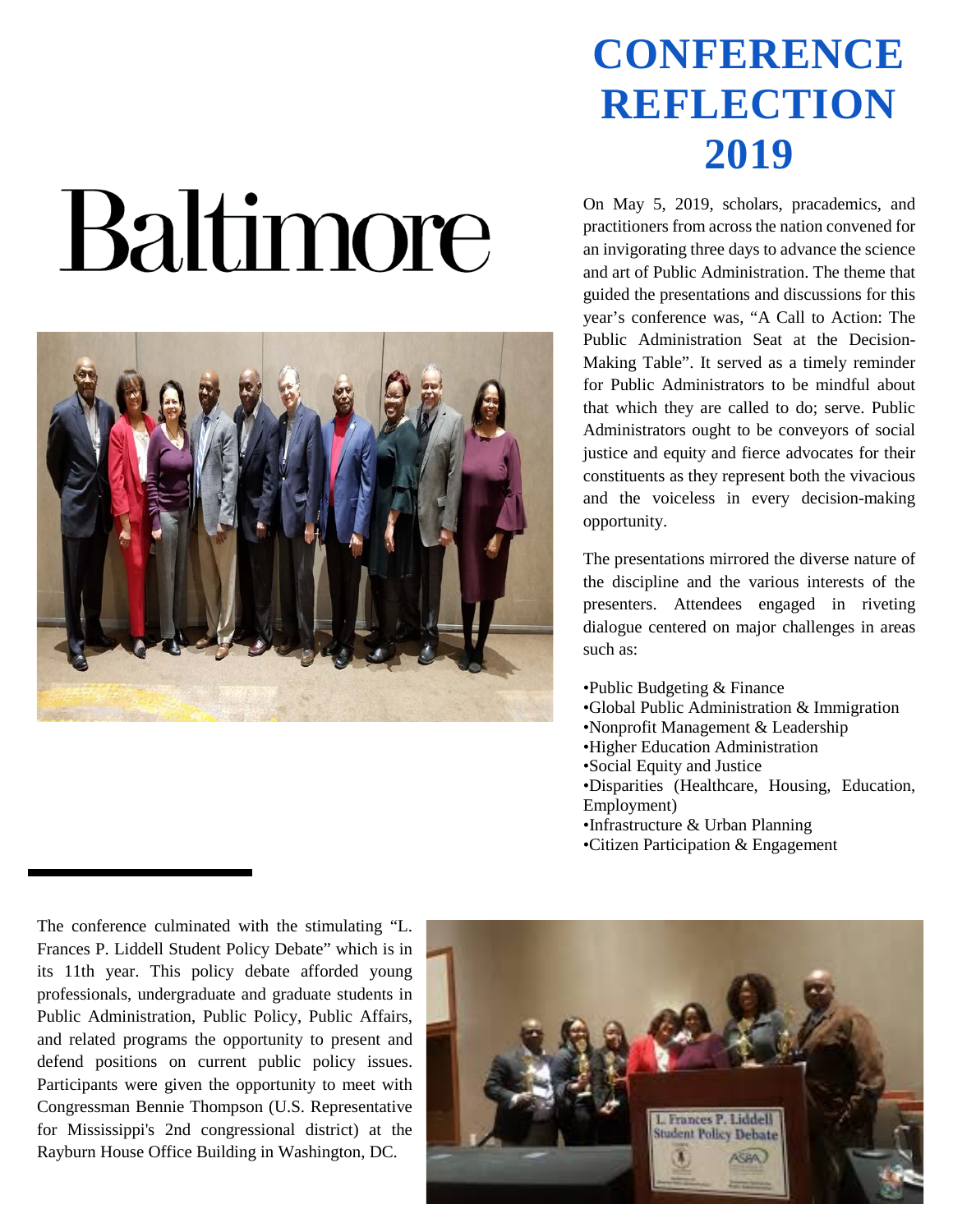

*"This was my first time attending a COMPA conference, and I am glad that I attended. I was able to network with like-minded people who looked like me. This conference challenged my way of thinking and exposed me to research that I had not heard before. I was able to meet published authors whose research I will continue to study and use for my own learning and research. I participated in the L. Frances P. Liddell Public Policy Student Debate. This was another first for me, as I have never competed in a formal debate. After much trepidation, I persevered, and I am pleased that I was a member of the winning team. I cannot wait until the next conference. I will attend that, as a Master of Public Administration graduate. I hope to have some research of my own to present, and hopefully inspire new attendees the same way I was."*

*Ashley* Natt| North *Carolina Central University* | *Master of Public Administration Candidate*

#### **A Tradition of Excellence**

This year COMPA was held in conjunction with the 2019 American Society of Public Administrators (ASPA) Conference March 8-12 in neighboring Washington, DC. We are elated and want to congratulate two of COMPA's members who received prestigious awards during ASPA's conference for their exemplary and outstanding service to the field.



**Susan Gooden, Ph.D.,** interim dean and professor of public administration and policy at the L. Douglas Wilder School of Government and Public Affairs at Virginia Commonwealth University, was honored with the *Joan Fiss Bishop Leadership Award.* The award is presented by the Section on Women in Public Administration (SWPA), and celebrates Dr. Gooden's and past honorees' impact on "women's lives through the promotion of increased participation of women in the public service profession; a defined contribution to increased involvement in the public sector; and a commitment to the profession through current or past ASPA membership."



**Blue Wooldridge, D.P.A.,** professor emeritus at the L. Douglas Wilder School of Government and Public Affairs at Virginia Commonwealth University, received the Paul V. Van Riper Award for Excellence in Service. "The award honors a nationally recognized leader and innovator in the practice and teaching of personnel administration."

#### **A Call to Action**

We all have an investment in the development of the field of public administration, and we need to hear the voices of everyone. COMPA 2020 will be held in Atlanta, GA February 26-29, 2020. If COMPA 2019 was any indication of our commitment to public service and advancement of the field, then COMPA 2020 is guaranteed to be a great event!